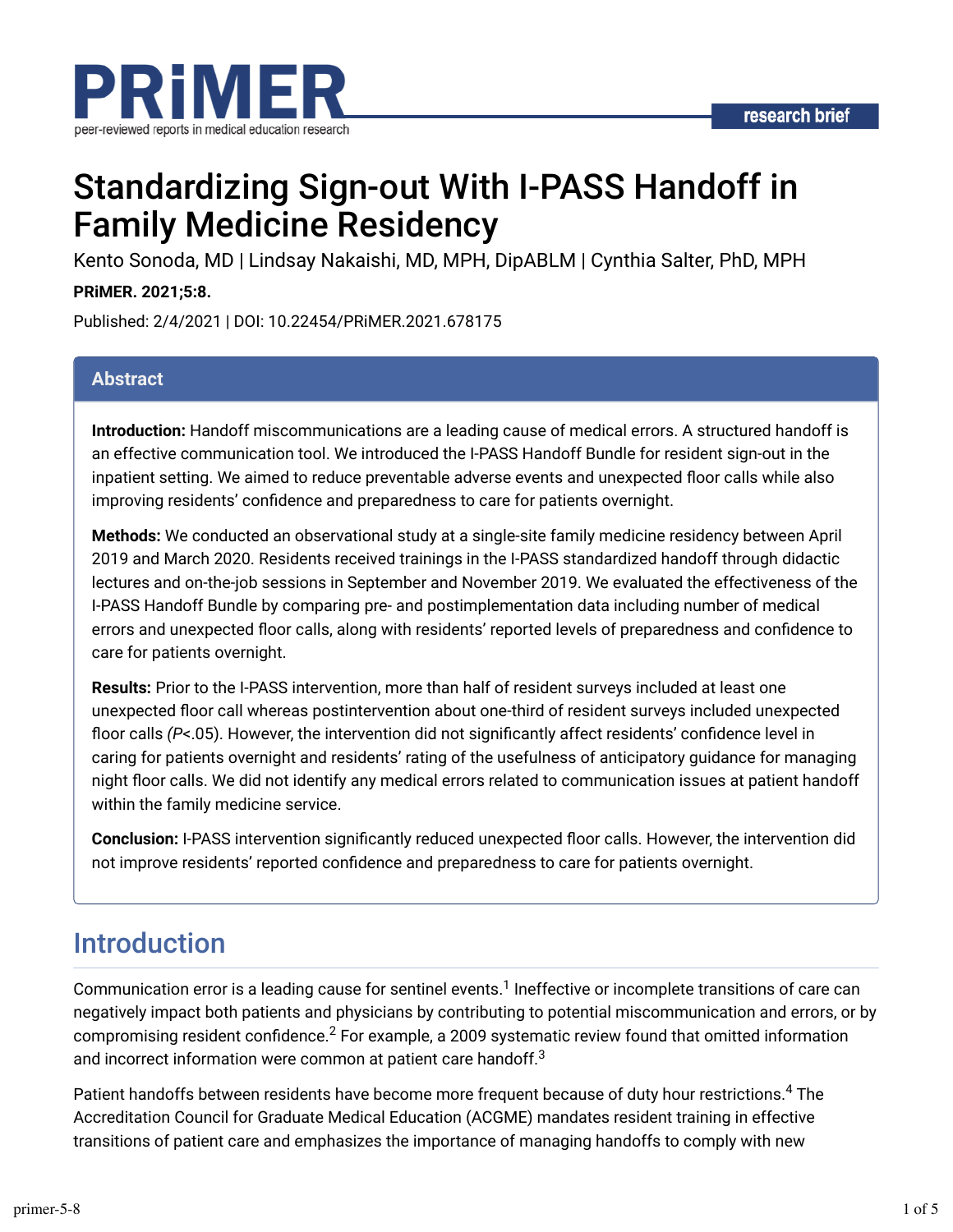recommendations for resident duty hours.<sup>5</sup> Residency programs in other subspecialties, including pediatrics and internal medicine, have implemented standardized transition-of-care processes for the inpatient setting, although assessment of these quality improvement measures remains ongoing and data from family medicine are lacking.<sup>6-9</sup>

Our family medicine residency program did not have a standardized overnight sign-out process. We selected the I-PASS Handoff Bundle because it is the most validated method for handoffs.<sup>6,10</sup> The I-PASS mnemonic provides a framework for patient handoff as follows: **I**llness severity, **P**atient summary, **A**ction list, **S**ituation awareness and contingency planning, **S**ynthesis by receiver.<sup>11</sup> In a 2014 multicenter study, the I-PASS Handoff Bundle implementation was shown to reduce preventable adverse events.<sup>6</sup> We hypothesized that a standardized handoff process for resident sign-out would (1) reduce preventable unexpected floor calls, (2) improve residents' confidence to care for patients overnight through better handoffs, and (3) reduce preventable adverse events.

## **Methods**

We conducted an observational study with 29 family medicine residents in a family medicine residency training program at an urban hospital.<sup>12</sup> The Institutional Quality Improvement Review Committee approved this study.

For the intervention, we introduced the I-PASS structure through two 20-minute didactic lectures and on-the-job training sessions in September and November 2019. After each session, we also sent a follow-up email with a summary of the training content. A one-page summary of sign-out template and I-PASS instructions was attached to the wall in the inpatient team staff room.

Preimplementation data were collected for 27 weeks from April through September 2019. All components of the resident handoff bundle were implemented at the end of September along with a follow-up session in November. We collected postimplementation data for 24 weeks from October 2019 through March 2020. We collected data via an anonymous survey completed by night float residents to quantify unexpected floor calls, and measure residents' preparedness and confidence in responding to floor calls. When night float residents had unexpected floor calls, they also quantified the contents under the following categories: pain, blood pressure, and others. We asked night float residents to complete the anonymous questionnaire every night shift when possible. Some nights, two residents completed surveys for the same shift. To increase the number of respondents, we used several approaches: setting a survey collection box in the on-call room for residents to reduce access barriers, sending a reminder as part of weekly emails from the program director to all residents, and sending additional reminders to residents prior to the on-call shift. The sign-out template and survey are available on the STFM Resource Library.<sup>13</sup>

We evaluated the effectiveness of I-PASS implementation by comparing the pre- and postimplementation data including number of unexpected floor calls and medical errors. We also evaluated residents' reported levels of confidence and preparedness with Likert scale responses 1 to 5 (1=very unconfident or not at all helpful and 5=very confident or extremely helpful).

For patient outcomes, we measured total number of medical errors during the two survey collection periods, using the incidence/occurrence system in our institution. Two physician reviewers further classified all medical errors into subtypes of medical errors related to communication: within family medicine (FM) service, between FM service and different services, between FM service and floor nurses, and at the institutional level (eg, medication reconciliation, paging system). We reviewed only events reported by physicians in the department of family medicine and excluded medical events for which communication at transitions of care of care would not be a factor (eg, falls). Evidence was not available to categorize errors as adverse or near misses.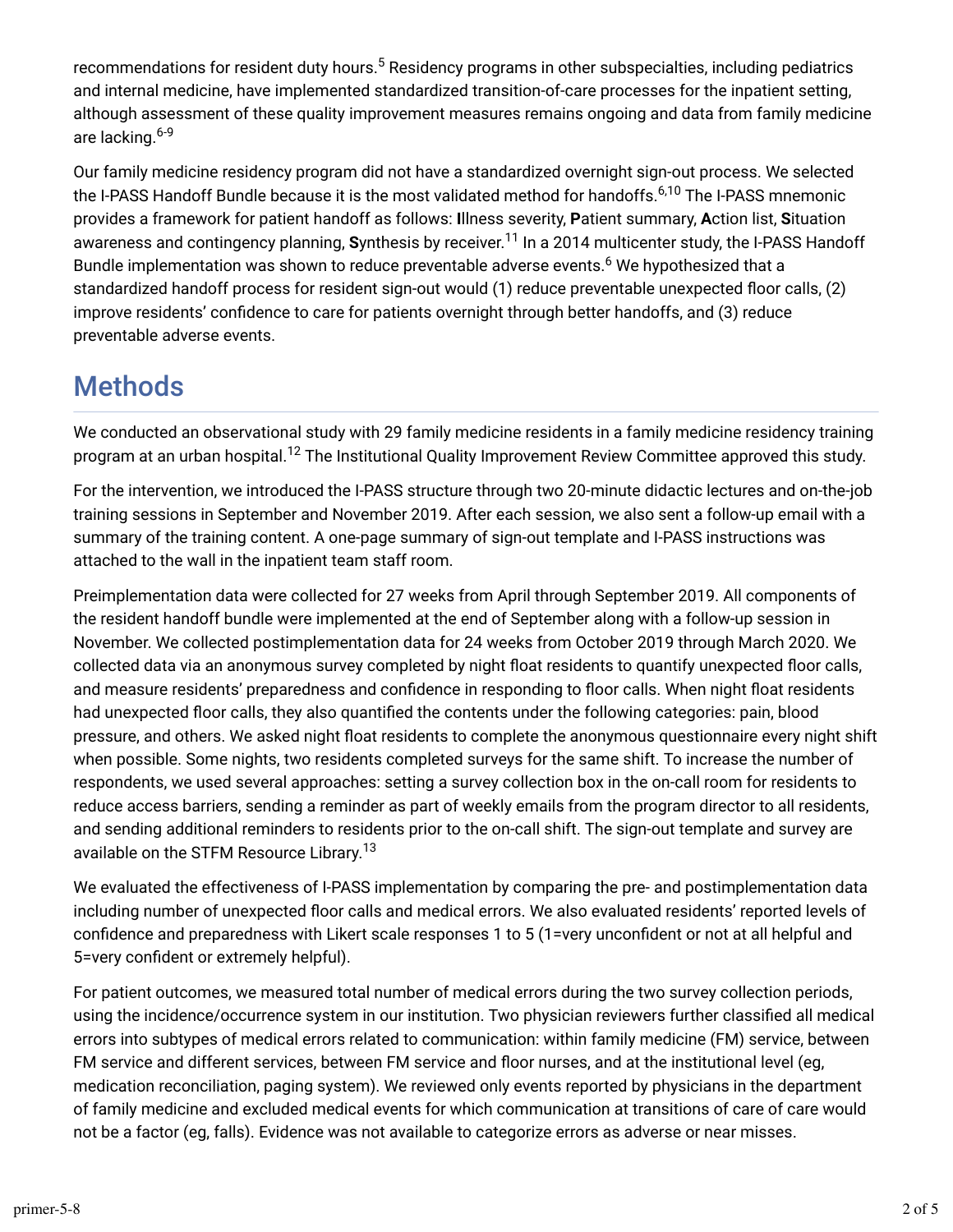## **Results**

Prior to the I-PASS intervention, more than half of resident surveys (56/103) included at least one unexpected floor call, whereas postintervention about one-third of resident surveys (46/127) included unexpected floor calls ( $P$ <.05; Table 1). Night floor calls regarding blood pressure and pain remained unchanged despite listing pain and blood pressures on anticipatory guidance as a template in order to remind resident physicians (Table 2). The intervention did not significantly affect residents' confidence level in caring for patients overnight (Table 3). It also did not improve residents' rating of the usefulness of anticipatory guidance for managing night floor calls (Table 4). Further, analysis of patient outcomes did not identify any medical errors related to transition-ofcare communication within the FM service (Table 5). Instead, we found that most medical errors were related to communication between FM service and other hospital services or floor nurses (Table 5).

## **Conclusions**

The intervention of the standardized I-PASS approach to handoffs, coupled with resident training and reenforcement, significantly reduced unexpected floor calls in the short term, however additional evaluation is merited. Additional qualitative exploration of resident confidence level and preparedness may be needed. Because we did not track the number of questionnaires per residents, our findings might not fully represent all residents' experiences. Additionally, night team residents care for patients whom day team residents do not follow, yet residents do not provide patient handoffs for these patients. This might affect interpretation of the effectiveness of I-PASS implementation. Our small study size did not allow assessment of impact on patient outcomes. However, our findings reaffirm the usefulness of I-PASS for improving communication at transitions of care and demonstrate that introducing I-PASS during regular didactic trainings at a family medicine residency is both feasible and beneficial. Our next step is to explore transition-of-care issues with other health professionals. Coordinating care with other hospital services and floor nurses is critical for family physicians who care for patients with multiple chronic conditions.

## Tables and Figures

|                    |            | <b>Unexpected Floor Call</b> | Number of Surveys |  |
|--------------------|------------|------------------------------|-------------------|--|
|                    | <b>Yes</b> | No                           | <b>Completed</b>  |  |
| Preimplementation  | 56 (54.4)  | 47 (45.6)                    | 103               |  |
| Postimplementation | 46 (36.2)  | 81(63.8)                     | 127               |  |

### Table 1: Surveys Reporting Unexpected Floor Calls (%)\*

\*P<.05.

| Table 2: Contents of Unexpected Floor Calls |      |                       |                     |                                         |  |  |  |
|---------------------------------------------|------|-----------------------|---------------------|-----------------------------------------|--|--|--|
|                                             | Pain | <b>Blood Pressure</b> | Others <sup>*</sup> | <b>Number of Unexpected Floor Calls</b> |  |  |  |
| Preimplementation                           | 51   | 30                    | 92                  | 173                                     |  |  |  |
| Postimplementation                          | 44   | 41                    | 76                  | 161                                     |  |  |  |

\*Others include tachycardia, hyperglycemia, fever, nausea, and shortness of breath.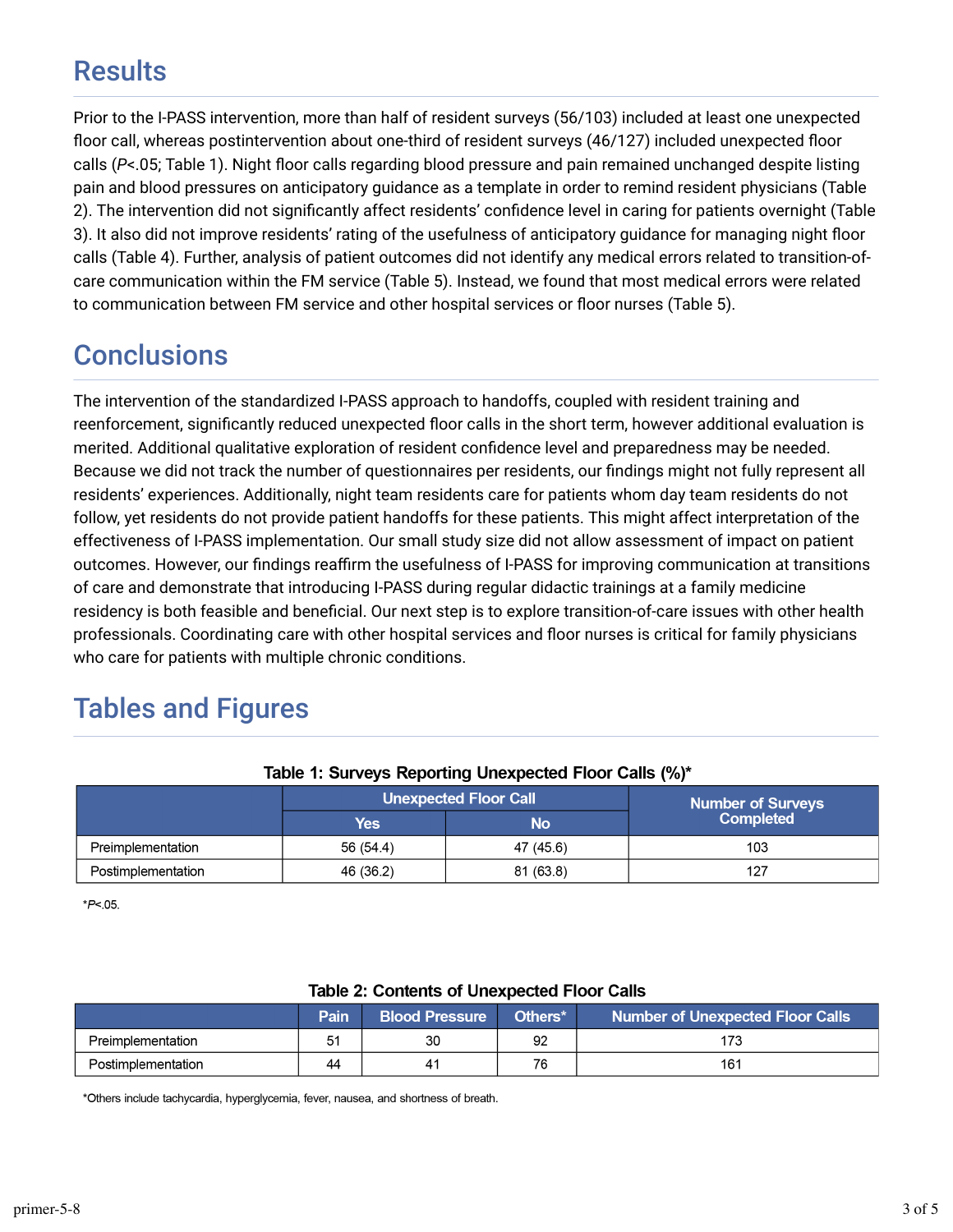|                    | <b>PGY-1</b>                    |                                   | <b>PGY-2</b>                    |                         | <b>PGY-3</b>                    |                         |
|--------------------|---------------------------------|-----------------------------------|---------------------------------|-------------------------|---------------------------------|-------------------------|
|                    | Number of<br><b>Respondents</b> | <b>Mean</b><br>$(95% \text{ Cl})$ | Number of<br><b>Respondents</b> | <b>Mean</b><br>(95% CI) | Number of<br><b>Respondents</b> | <b>Mean</b><br>(95% CI) |
| Preimplementation  | 52                              | 3.92<br>(3.75, 4.1)               | 24                              | 4.25<br>(4.01, 4.49)    | 27                              | 4.18<br>(4.01, 4.29)    |
| Postimplementation | 63                              | 3.82<br>(3.7, 3.96)               | 60                              | 4.25<br>(4.12, 4.38)    | 4                               | 4(4)                    |

### Table 3: Confidence to Care for Patients Overnight\*

\*Likert scale: 1=very unconfident; 5=very confident.

### Table 4: Helpfulness of Anticipatory Guidance to Manage the Night Floor Calls\*

|                    | <b>PGY-1</b>                    |                         | <b>PGY-2</b>                    |                         | PGY-3                           |                         |
|--------------------|---------------------------------|-------------------------|---------------------------------|-------------------------|---------------------------------|-------------------------|
|                    | Number of<br><b>Respondents</b> | <b>Mean</b><br>(95% CI) | Number of<br><b>Respondents</b> | <b>Mean</b><br>(95% CI) | Number of<br><b>Respondents</b> | <b>Mean</b><br>(95% CI) |
| Preimplementation  | 52                              | 3.69<br>(3.51, 3.88)    | 22                              | 3.95<br>(3.68, 4.23)    | 27                              | 3.63<br>(3.37, 3.89)    |
| Postimplementation | 63                              | 3.98<br>(3.86, 4.11)    | 60                              | 4.33<br>(4.17, 4.49)    | 4                               | 2.5<br>(1.93, 3.07)     |

\*Likert scale: 1=not at all helpful; 5=extremely helpful.

Excluded two resident physicians who answered not applicable.

### Table 5: Patient Outcomes: Incidence of Medical Errors and Medical-Error Subtypes Before and After Implementation of the I-PASS Handoff Bundle

| <b>Variable</b>                                           | <b>Preimplmenetation</b> | Postimplementation |
|-----------------------------------------------------------|--------------------------|--------------------|
| Overall medical errors                                    | 6                        | 10                 |
| <b>Subtypes of Medical Error Related to Communication</b> |                          |                    |
| Within family medicine (FM) service                       |                          |                    |
| Between FM service and different services                 |                          |                    |
| Between FM service and floor nurses                       |                          |                    |
| At the institutional level                                |                          |                    |

## Acknowledgments

**Presentation:** This study was presented at the University of Pittsburgh Medical Center Annual GME Quality and Safety Symposium, September 4, 2019, in Pittsburgh, Pennsylvania. This study was also presented at the Society of Teachers of Family Medicine Virtual Annual Conference, August 24-28, 2020.

**Acknowledgments:** The authors thank Barry Coutinho and Jacqueline Weaver-Agostoni for administrative support.

## Corresponding Author

Kento Sonoda, MD 5215 Center Avenue, Pittsburgh, PA. 412-623-2287, Fax: 412-623-6629. kento.sonoda.md@gmail.com